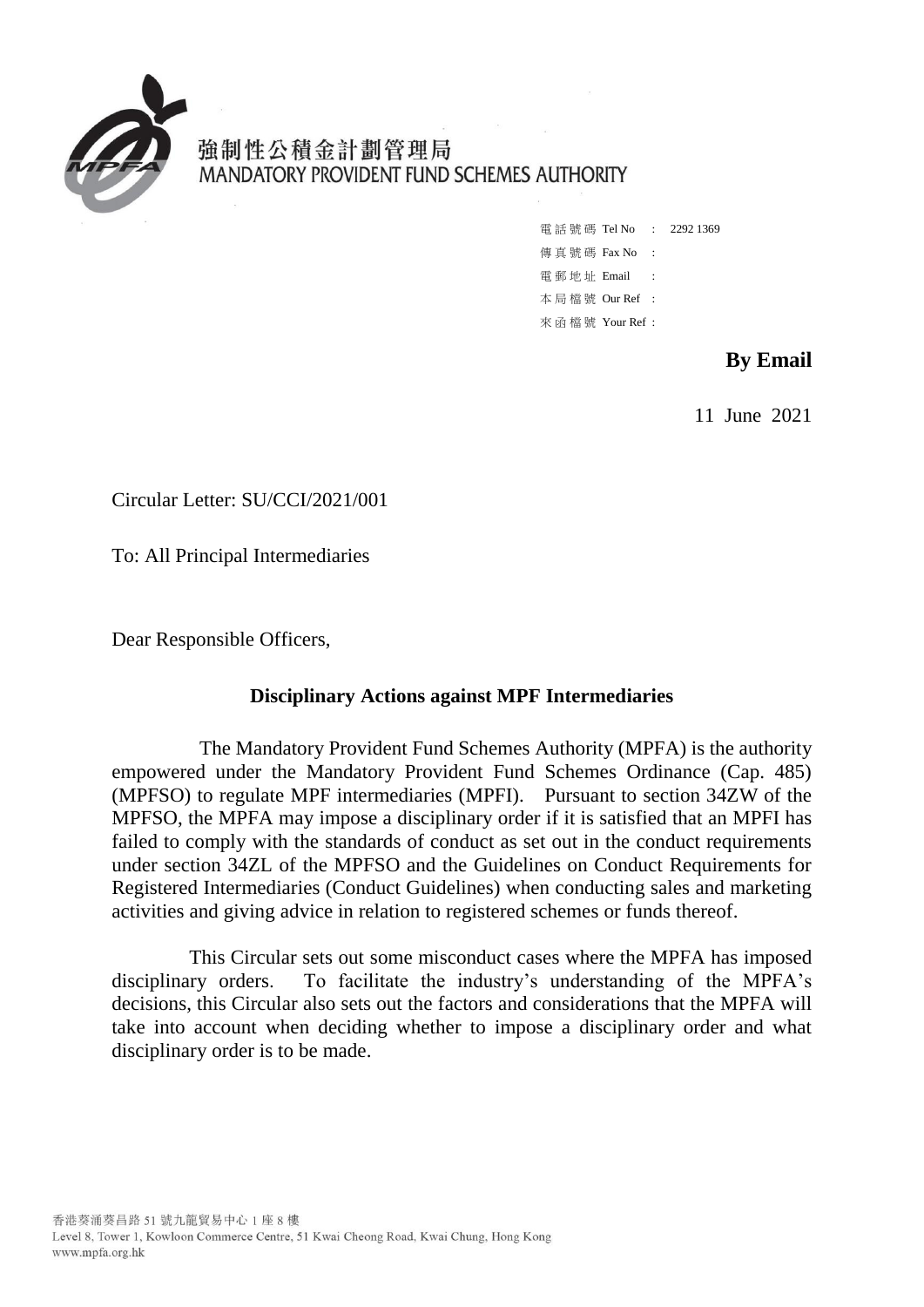#### **Misconduct cases with disciplinary orders imposed**

 Different types of misconduct cases and the disciplinary orders imposed are set out below. The MPFA would like to emphasize that it is of utmost importance that an MPFI must act honestly, fairly, in the best interests of the client and with integrity. More severe disciplinary orders may be imposed on cases where dishonesty is involved.

## (1) Unauthorized transfer of scheme member's MPF benefits

 In one case, a subsidiary intermediary (SI) was found to have, amongst other things, conducted transfers of a scheme member's MPF benefits from two MPF schemes to another scheme without the authorization or knowledge of the member. The MPFA imposed a disciplinary order by suspending the SI's registration as an MPFI for 15 months.

Another case involves a number of breaches including forgery of a scheme member's signature and unauthorized transfer. In order to effect two unauthorized transfers of the member's MPF benefits, the relevant SI forged the member's signature by photocopying and pasting the member's signature onto three MPF forms. In view of the serious nature of such breaches, the MPFA imposed a more severe disciplinary order by disqualifying the SI (who was no longer registered at the time) from being registered as an MPFI for 30 months.

## (2) Impersonation

 An SI impersonated a scheme member in calling an MPF trustee to obtain the member's MPF account information without the member's consent or knowledge. The MPFA suspended the registration of the SI for six months.

## (3) Multiple dishonest acts

In a more recent case, in order to effect an unauthorized transfer of a scheme member's MPF benefits, an SI had forged the member's signature on five MPF forms and also impersonated the member in calling an MPF trustee to obtain the member's account information without consent. In light of the serious nature of the breaches and the multiple dishonest acts, the MPFA imposed a more severe disciplinary order by suspending the registration of the SI for 40 months.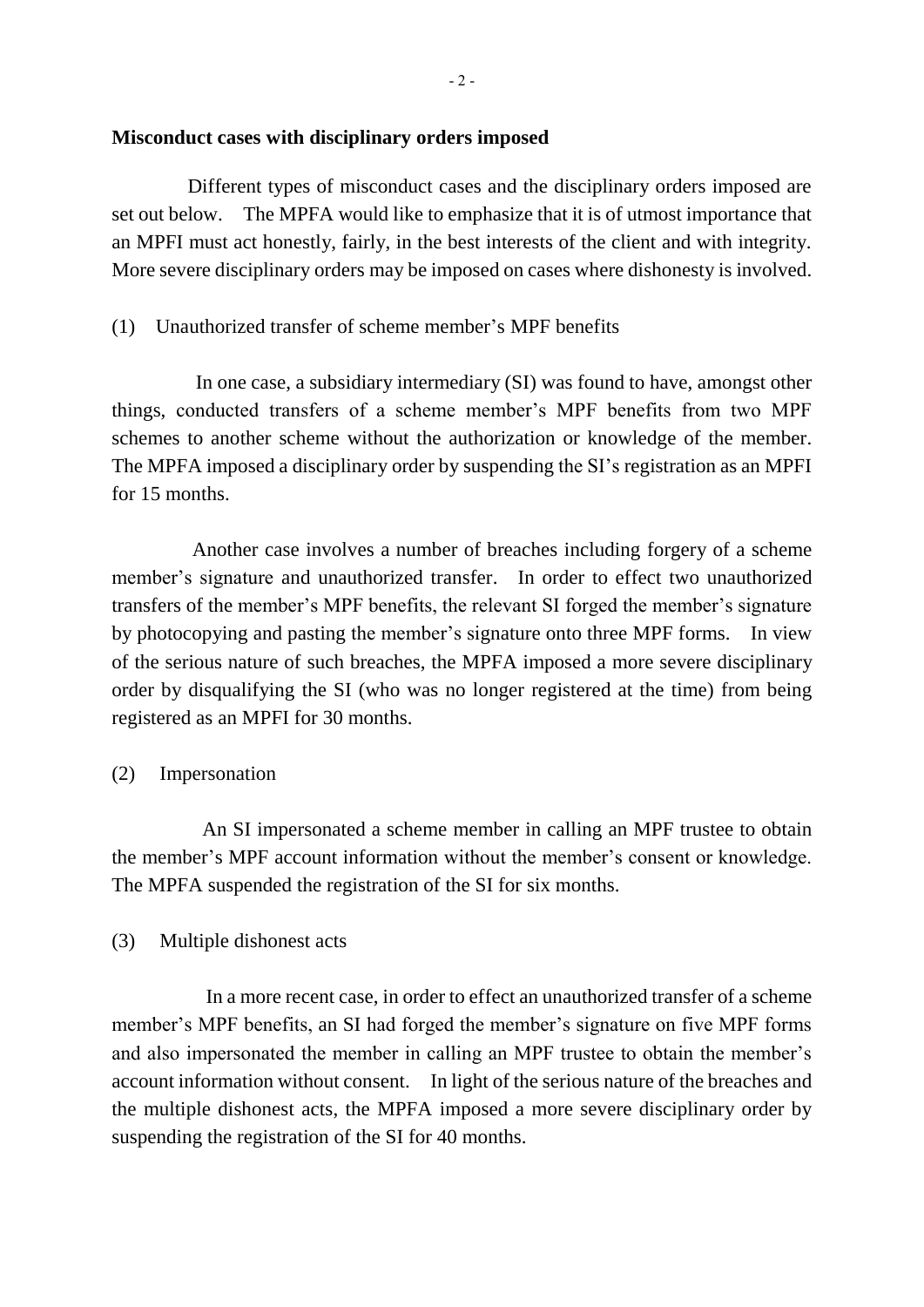(4) Misrepresentation to scheme members

 An SI was found to have, amongst other things, provided some employers and their employees with inaccurate information about a bonus offer to the employees who agreed to transfer their MPF benefits to another MPF scheme. The SI prepared and presented marketing materials containing such inaccurate information and distributed copies of the materials to the employers and employees without obtaining prior approval from his principal intermediary (PI) on the marketing materials. The MPFA suspended the registration of the SI for three months.

#### **Factors and considerations for disciplinary orders**

The types of disciplinary orders as set out in section 34ZW(3) to (6) of the MPFSO that the MPFA may make include revocation, disqualification, suspension of registration, public or private reprimand and a fine. Press release will normally be issued (except in the case of a private reprimand).

When determining whether to impose a disciplinary order and what disciplinary order is to be made against the MPFI concerned, the MPFA will consider all the circumstances of the particular case, including but not limited to the following:

- (a) nature and seriousness of the misconduct. The more serious the misconduct (such as dishonest act involving forgery), the greater the likelihood that the MPFA will impose a disciplinary order;
- (b) whether the MPFI attempted to conceal the misconduct;
- (c) any commission or money gained by the MPFI in the incident;
- (d) any loss caused to a scheme member;
- (e) any remedial steps taken including compensation to the scheme member or others affected;
- (f) previous disciplinary records and compliance history;
- (g) degree of cooperation with the MPFA or the relevant frontline regulator; and
- (h) other aggravating and mitigating circumstances as identified in the case.